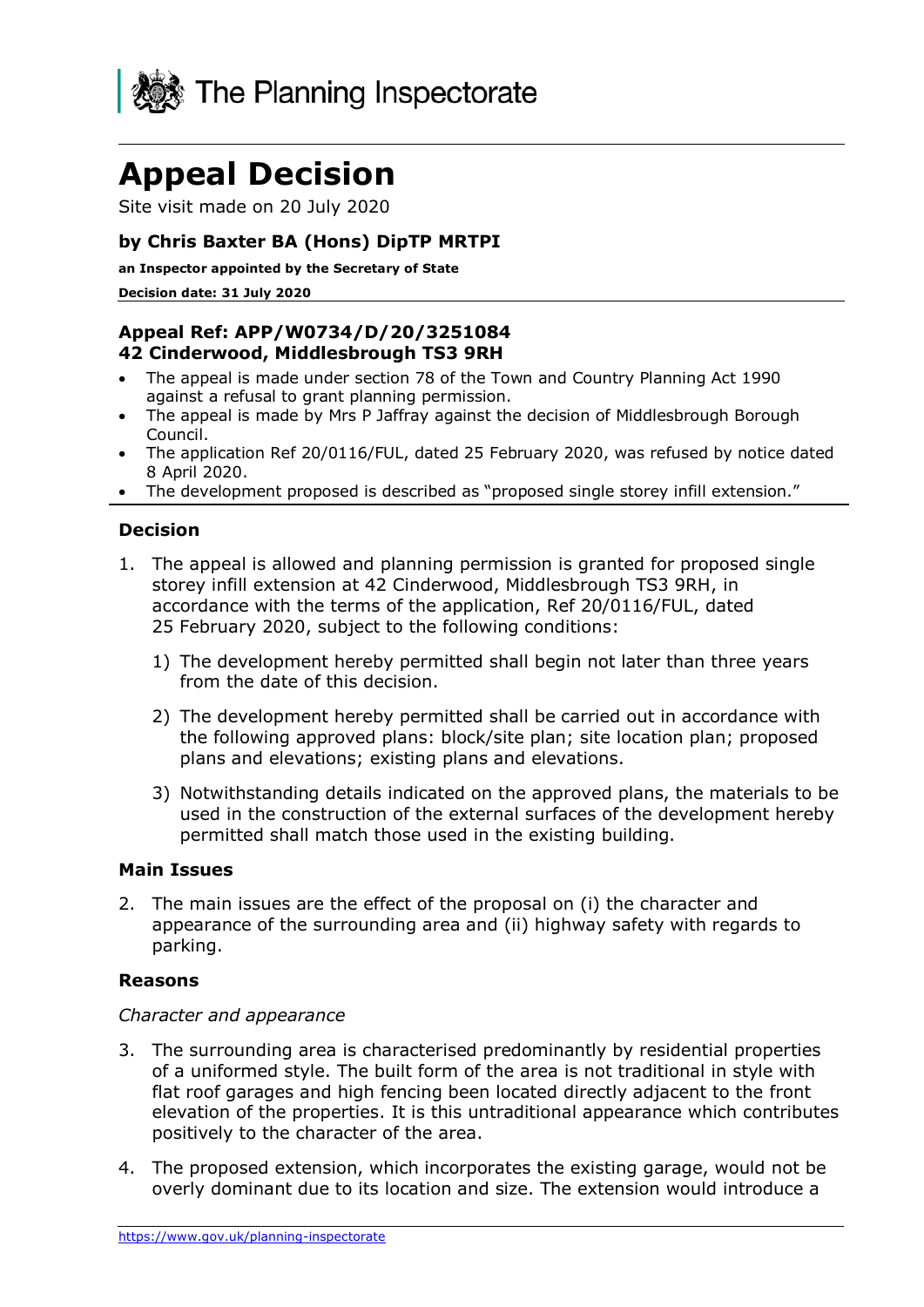flat roof extension that, whilst larger, would be in keeping with the existing flat roof garages which are visually prominent in the area. The flat roof extension would be a contrast to the pitched style roofing of the main properties however, given the proposal would be single storey, the flat roof style of the extension would be sympathetic and not be detrimental to the appearance of the appeal building and surrounding properties.

- 5. The Middlesbrough's Urban Design Supplementary Planning Document (SPD) states that extensions at the front of houses are generally unacceptable in principle. However, the SPD further indicates that a limited form of welldesigned extension may be acceptable in certain circumstances. The proposed extension would be well-designed in terms of it being sensitive to the untraditional built form of the area.
- 6. I have had regard to the Council's Officer report, including comments regarding the potential for this type of extension being repeated on other properties. I do note that there is a reasonable prospect of similar development being repeated on neighbouring properties however, I do not consider the proposed extension would set an undesirable precedent. Nevertheless, my assessment is solely on the proposed development subject of this appeal and any further development would have to be assessed on their own merits.
- 7. I therefore find that the proposed extension would not have a harmful effect on the character and appearance of the surrounding area. The proposal would be in accordance with Policies DC1 and CS5 of the Middlesbrough Local Development Framework Core Strategy 2008 and the SPD which seeks all development proposals to contribute to the character and appearance of the area.

#### *Highway safety*

- 8. The proposal would result in the loss of the parking space in the form of the existing garage. The Council have indicated that two off street parking spaces are required for the appeal property. The submitted plans show two parking spaces located within the front yard area of the site. The Council are concerned that this parking arrangement is unsuitable as it would obstruct access and remove outdoor amenity space.
- 9. The appeal site has sufficient amenity space, including the rear garden, therefore the parking of vehicles in the front yard area would not adversely compromise the living conditions of the occupants in that respect. I also consider, given the width of the site, that there is sufficient space within the front yard area to allow for the parking of vehicles and access to the property.
- 10. There is an indication that parking may happen outside the site. I noted during my site visit that there were a number of vehicles parking on the surrounding streets. However, there are few parking restrictions in the area and there is likely to be opportunities for the appellant to park their vehicles on the street without creating any obstructions that would cause highways safety concerns.
- 11. The proposal would not create a situation where there would be a displacement of vehicles onto the highway that would result in harm to highway safety in terms of parking. The proposal would be in accordance with Policy DC1 of the Middlesbrough Local Development Framework Core Strategy 2008 which seeks development proposals to have no impact on highway safety.